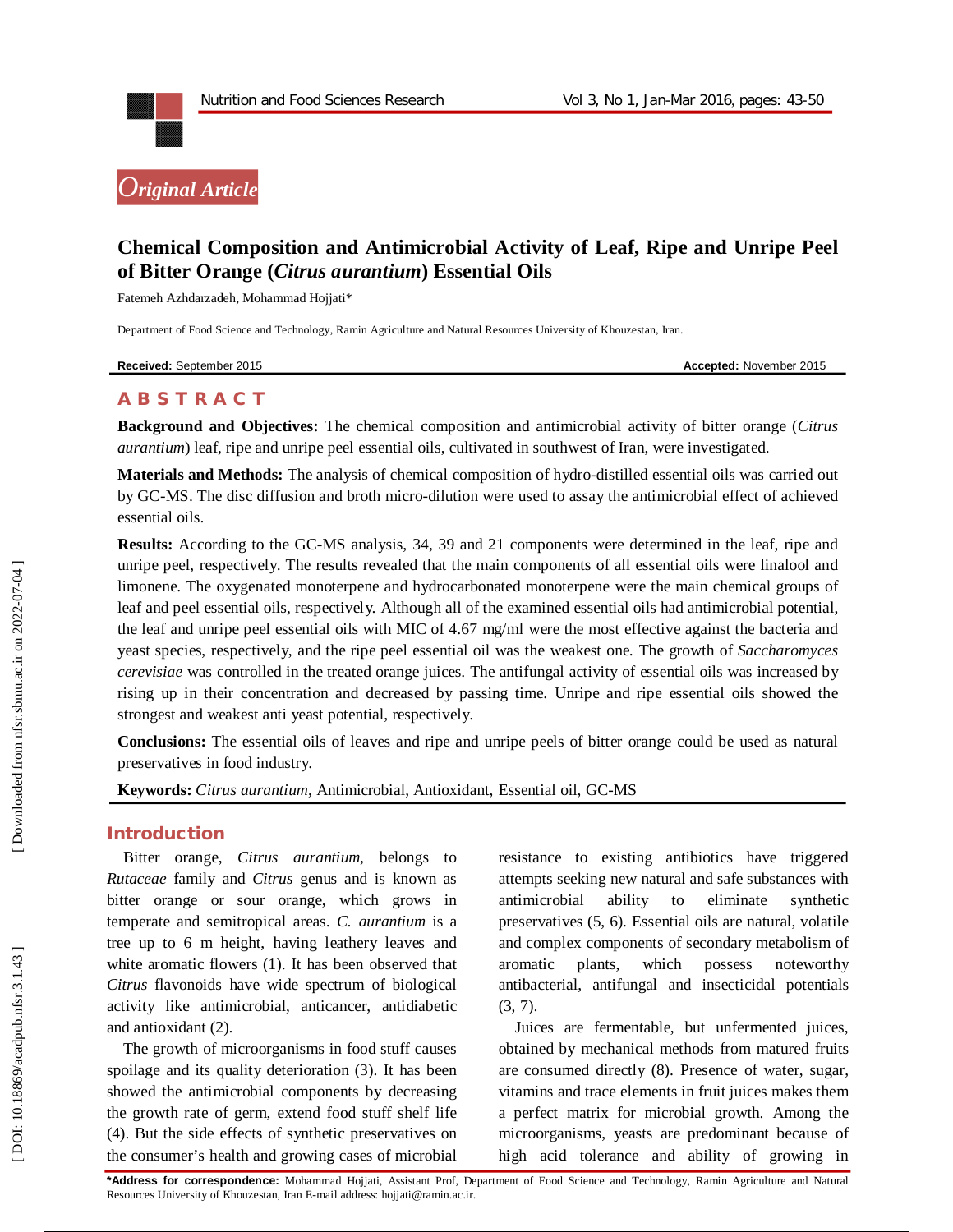anaerobic conditions (8). Thermal pasteurization as a common method for microbial stabilization of juices reduces the product quality and freshness. Apart from thermal pasteurization, chemical preservatives are widely used to extent their shelf life. Biological activity of essential oils, especially their antimicrobial property, makes them a perfect alternate to synthetic preservatives.

To the best of our knowledge, no report has so far been published on the chemical composition and antimicrobial activity of *C. aurantium* essential oils, which grows in southwest of Iran. For these purposes, in this study, the essential oils from the leaves, and ripe and unripe peels of *C. aurantium*, cultivated in southwest of Iran, were extracted, and their chemical components were identified. Furthermore, we studied *in vitro* their antimicrobial effects, compared with synthetic antibiotics, including chloramphenicol and nystatin. Finally, their impact on the microbial growth of orange juice was evaluated during one week.

### **Material s and Methods**

**Plant material:** Fresh leaves and (ripe and unripe) peels of *C. aurantium* were randomly harvested from 10 specified trees at Ramin Agriculture and Natural Resources University campus in Khouzestan province (southwest of Iran) in September and December 2014, respectively. A voucher specimen has been deposited at the Herbarium of the Faculty of Agriculture in this university.

**Extraction of essential oil:** The leaves and fruits were washed with water to remove dirt, and then peeled with a sharp knife manually. 100 gr leaves and fruit peels were placed in a 2 L round -bottom distillation flask, and the plant material was wetted with 1 L distilled water. The essential oils were obtained by hydro -distillation using clevenger -type apparatus for 3 h. Then they were taken from upper layer dried with anhydrous sodium sulfate, passed through membrane filter (Whatman filter No. 1), and kept in low temperature (4˚C).

**GC -MS analysis:** The chemical analysis of the essential oils was performed using Agilet technology GC-6890A and GC-MSD 5975 fitted with a HP-5MS column  $(30m \times 0.25mm)$  i.d, 0.25mm film thick). 0.5 µl of essential oils were injected for analysis, and Helium was used as carrier gas at 1 ml/min. The oven temperature was programmed from 60 ˚C to 250 ˚C at the 5 ˚C/min rate, and was finally hold for 1 min. Injector and detector temperatures were 230ºC and

300 ºC, respectively. The compounds of essential oils were identified according to GC -MS Retention time, Kovats index and Mass spectra NIST, 2013 (National Institute of Standards and Technology. http://webbook.nist.gov/chemistry/name-ser.html

[accessed September 2013] ). Identification was considered tentative when it was based on mass spectral data only. The essential oil components were quantified using percentage peak area calculations by means of a gas chromatograph, Agilent 6890A, with a flame ionization detector (GC -FID). The column and chromatographic conditions were the same as previously described for the GC -MS analysis. The injector temperature was 250ºC, and Helium was used as the carrier gas (1 ml/min) (9).

### **Antimicrobial screening**

**Microbial strain:** Three Gram positive (*Staphylococcus aureus* ATCC 25923, *Bacillus ceruse* PTCC 1154, *Streptococcus faecium* ATCC 10541), and three Gram negative (*Escherichia coli* ATTC 25992, *Salmonella typhi* PTCC 1609, *Shigella dysentery* PTTC 188) bacterial species and one yeast (*Saccharomyces cerevisiae* ATTC 9763) used in this study were purchased from the Culture Collection Institute of Iranian Research Organization for Science and Technology.

**Disc diffusion assay:** Antimicrobial activity of the essential oils was evaluated with disc diffusion method (10). Briefly, sterile nutrient agar and yeast extract -Glucose -Chloramphenicol -agar (YGC -agar;

Merck, Darmstadt, Germany) plates were inoculated with 100 µl of bacterial and yeast broth suspension  $(10<sup>8</sup>$  cfu/ml), respectively. At first, sterile discs  $(6 \text{ mm})$ in diameter) (Padtan Teb, Tehran, Iran) were saturated with 20 µl of the essential oils dissolved in 10 µl of dimethyl sulfoxide (DMSO). Then they were placed onto the medium. The plates were incubated at 37 ˚C for 24 h and 30 ˚C for 96 h for bacterial and yeast mediums, respectively. Chloramphenicol (bactericide) and Nystatin (yeasticide) were used as positive controls. After incubation time, the zones of inhibition were calculated by measuring the diameter in cm.

**Minimal inhibitory concentration assay:** Minimal inhibitory concentration values of the essential oils were obtained using micro -dilution method (11) with some modification. The essential oils were dissolved in DMSO 99.9% (Sigma Aldrich, Germany) to the highest concentration (150mg/ml for leaf and unripe

DOI: 10.18869/acadpub.nfsr.3.1.43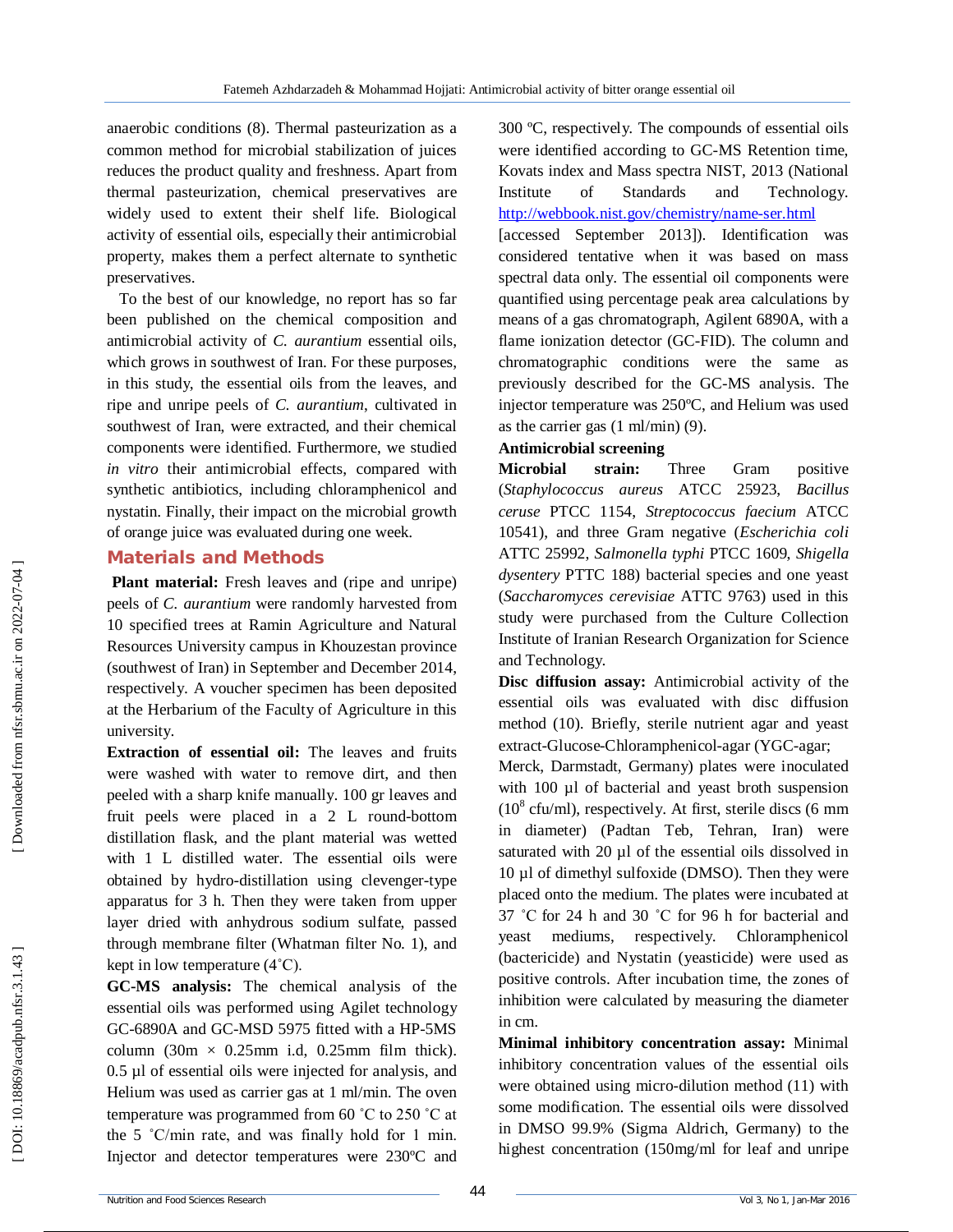peel and 200mg/ml for ripe peel). Then serial twofold dilution were made in a concentration range from 2.34 to 150mg/ml (leaf and unripe peel) and 3.12 to 200 mg/ml (ripe peel) in 10 ml sterile tube containing nutrient broth and saborate dextrose broth for bacterial and yeast strains, respectively. Each well of 96 -well plates contained 95 µl of sterile media culture, 5  $\mu$ 1 of microbial suspension (10<sup>8</sup> cfu/ml) and 100 µl from the serial dilution of essential oils. The plates were incubated at 37 ˚C for 24 h (bacterial strains) and 30 ˚C for 96 h (yeast strain). The mixture of media culture and microbial suspension was used as negative control, and chloramphenicol and nystatin were applied as standard drugs for positive control. Microbial growth was determined by the presence of a white pellet on the well bottom. The lowest essential oil concentration at which the microorganisms did not show visual growth was found as MIC.

#### **Effect of essential oils on orange juice shelf life**

**Orange juice preparation:** To prepare the juice, the purchased oranges were washed with water and antiseptic agent and divided into two pieces. Finally, the squeezed juice was collected in sterile container.

**Assessment of essential oils effectiveness on treated samples:** For preparation of samples, the essential oils were added to sterile tubes containing mixture of yeast (S. *cerevisiea*) suspension (10<sup>6</sup> cfu/ml) and orange juice in equal proportion (1:1) to the final concentration of 5 and 15mg/ml. Then 100 µl of the incubated samples (30 ˚C) was cultured on sterile YGC Agar plates on the days 1, 3 and 6. The results were reported after incubation time (30 ˚C for 3 to 5 days) (12).

**Statistical analysis:** The experiments were conducted in a completely randomized design with three replications. All data were first subjected to analysis of variance (ANOVA), after checking their normality and later to the Tukey's multiple range test to determine significant differences among treatments at *p*<0.05. Statistical analyses were carried out using the SPSS software (ver. 20.0) (SPSS Science, Chicago, USA). The mean value of each test was calculated, and the results were expressed as mean  $\pm$  standard deviation (SD).

#### **Results**

**Chemical composition of bitter orange essential oils:** The GC -MS analysis results of *C. aurantium* oils are summarized in Table 1.

|  | Table 1. Chemical composition of C. aurantium leaf, |  |  |
|--|-----------------------------------------------------|--|--|
|  | unripe and ripe peel from southwest of Iran         |  |  |

| Compound                                          | $KI^a$       | Leaf <sup>b</sup><br>%   | Unripe<br>peel <sup>b</sup> % | Ripe<br>peel <sup>b</sup> % |
|---------------------------------------------------|--------------|--------------------------|-------------------------------|-----------------------------|
| alpha thujene                                     | 926          |                          |                               | 0.01                        |
| alpha pinene                                      | 939          | 0.18                     | 2.56                          | 1.96                        |
| Camphene                                          | 949          | 0.12                     | $\frac{1}{2}$                 | 0.02                        |
| Sabinene                                          | 972          | 0.34                     | 0.52                          | 0.46                        |
| beta pinene                                       | 980          | 2.22                     | 0.51                          | 0.56                        |
| beta myrcene                                      | 994          | 3.49                     | 3.93                          | 5.74                        |
| Octanal                                           | 1001         | -                        | 0.39                          | 0.83                        |
| delta 3 carene                                    | 1010         | 0.05                     | -                             | $\blacksquare$              |
| alpha terpinene                                   | 1020         | 0.12                     |                               | 0.02                        |
| p cymene                                          | 1024         | $\overline{a}$           | 0.06                          | ÷                           |
| limonene                                          | 1034         | 4.67                     | 59.88                         | 81.6                        |
| 1.8 cineole                                       | 1037         |                          | -                             | 0.07                        |
| cis beta ocimene                                  | 1040         | 2.09                     |                               | 0.52                        |
| trans beta ocimene                                | 1055         | 4.24                     |                               | $\frac{1}{2}$               |
| gamma terpinene                                   | 1064         | 0.15                     |                               | 0.05                        |
| 2- octenal                                        | 1065         | ÷,                       |                               | 0.01                        |
| 1-octanol                                         | 1068         | $\overline{a}$           |                               | 0.13                        |
| linalool oxide                                    | 1092         | 0.05                     |                               | 0.94                        |
| terpinolene                                       | 1099         | 1.42                     |                               | -                           |
| alpha terpinolene                                 | 1100         | $\overline{a}$           |                               | 0.05<br>2.19                |
| Linalool<br>Nonanal                               | 1110         | 32.6                     | 1.33                          |                             |
|                                                   | 1104<br>1105 | L,                       | 0.83                          | 0.07                        |
| trans-p-2 8-menthadien-1-ol<br>cis limonene oxide | 1112         | -                        | 3.63                          | $\frac{1}{2}$<br>-          |
| trans limonene oxide                              | 1125         |                          | 1.48                          |                             |
| Alloocimene                                       | 1139         | 0.04                     |                               |                             |
| citronellal                                       | 1160         | 0.03                     | $\overline{a}$                | 0.02                        |
| 4-terpineol                                       | 1180         | 0.39                     | -                             | 0.15                        |
| alpha terpineol                                   | 1190         | 17.24                    | 0.52                          | 1.03                        |
| dihydrocarvone                                    | 1193         |                          |                               | 0.02                        |
| decenal                                           | 1214         |                          | 0.56                          | 0.5                         |
| trans carveol                                     | 1215         | $\overline{a}$           | 2.48                          | 0.05                        |
| cis carveol                                       | 1222         | $\overline{\phantom{0}}$ | 1.27                          | $\overline{\phantom{0}}$    |
| Nerol                                             | 1235         | 3.62                     | -                             | 0.23                        |
| carvone                                           | 1242         |                          | 2.52                          | 0.01                        |
| carvol                                            | 1245         | 0.16                     | ÷,                            | ÷                           |
| linalyl acetate                                   | 1255         | 13.26                    | 0.52                          | $\overline{\phantom{0}}$    |
| Citral                                            | 1268         | $\overline{a}$           | -                             | 0.45                        |
| perilla alcohol                                   | 1300         |                          | 0.63                          | 0.03                        |
| 4- vinylguaiacol                                  | 1316         | 0.09                     |                               |                             |
| 2,4 decadenial                                    | 1320         | ÷                        | -                             | 0.04                        |
| Alpha-Terpenyl acetate                            | 1367         | 0.2                      |                               | -                           |
| neryl acetate                                     | 1369         | 4.68                     |                               | 0.12                        |
| geranyl acetate                                   | 1383         | 7.3                      | 2.09                          | 0.33                        |
| trans caryophyllene                               | 1422         | 0.18                     | -                             | 0.22                        |
| alloaromadendrene                                 | 1455         | $\overline{a}$           | 5.88                          | $\overline{a}$              |
| alpha humulene                                    | 1480         | 0.04                     |                               | 0.02                        |
| Germacrene-D                                      | 1480         |                          |                               | 0.22                        |
| bicyclogermacrene                                 | 1486         | 0.14                     |                               | 0.02                        |
| delta Cadinene                                    | 1523         | 0.04                     | $\overline{a}$                | 0.01                        |
| Germacrene B                                      | 1551         |                          |                               | 0.02                        |
| trans nerolidol                                   | 1560         | 0.11                     | -                             | 0.09                        |
| caryophyllene oxide                               | 1581         | -                        | 1.61                          | -                           |
| Spathulenol                                       | 1582         | 0.04                     | -                             |                             |
| Viridiflorol                                      | 1588         | 0.06                     | -                             |                             |
| T-Cadinol                                         | 1634         | 0.05                     |                               |                             |
| T-Muurolol                                        | 1647         | 0.064                    | $\overline{a}$                | $\overline{\phantom{0}}$    |
| Nootkatone                                        | 1815         | $\overline{a}$           |                               | 0.02                        |
| monoterpene hydrocarbons                          |              | 19.09                    | 67.85                         | 91.76                       |
| oxygenated monoterpenes                           |              | 79.53                    | 16.47                         | 5.69                        |
| sesquiterpene hydrocarbons                        |              | 0.4                      |                               | 0.6                         |
| oxynenated sesquiterpens                          |              | 0.324                    | 7.49                          | 0.02                        |
| Others<br>Total                                   |              | 0.13<br>99.47            | 1.39<br>93.21                 | 0.75<br>98.83               |
|                                                   |              |                          |                               |                             |

<sup>a</sup> Kovats Index; <sup>b</sup>relative percentage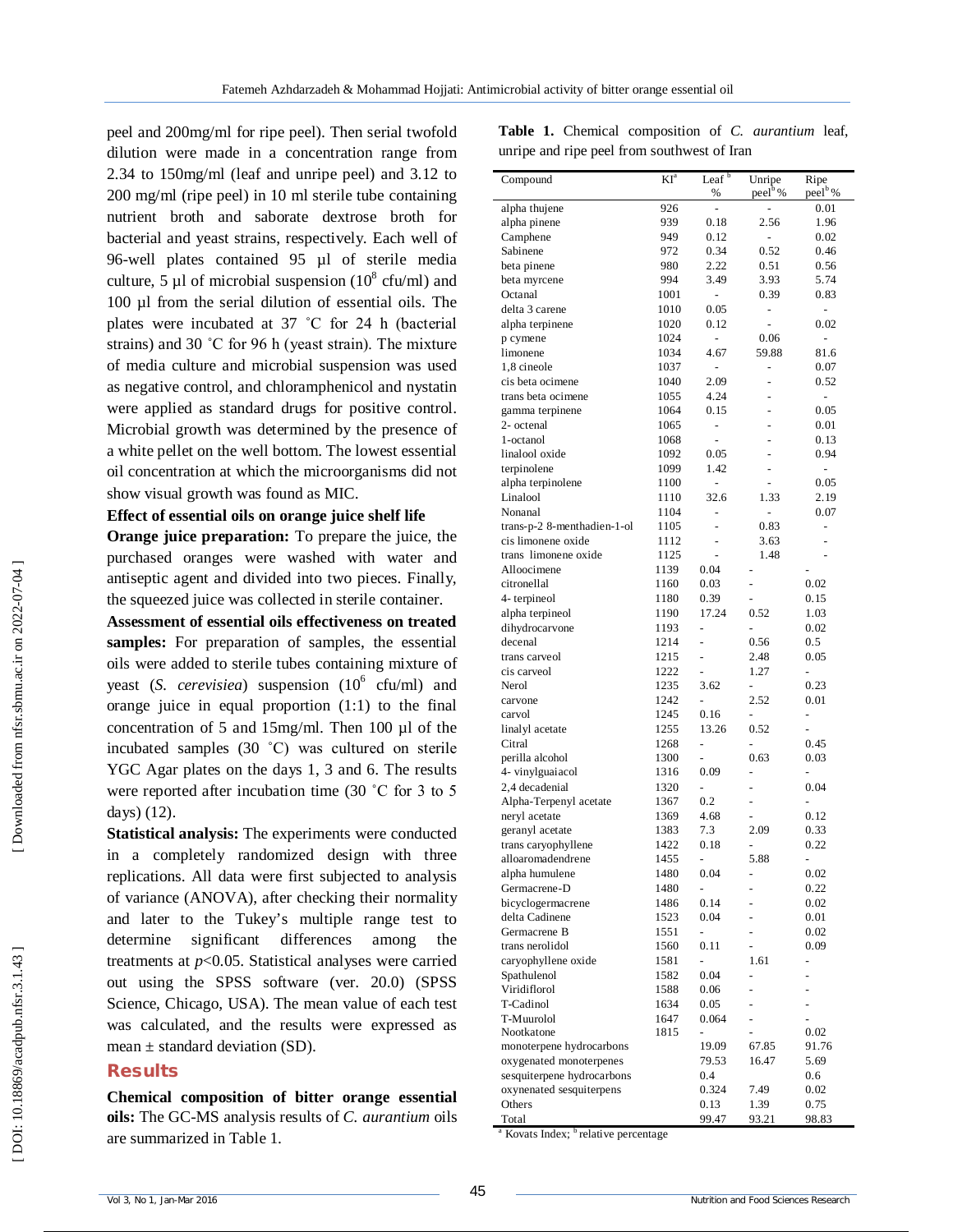The hydro -distilled bitter orange leaf, unripe and ripe fruit peel essential oils were obtained in the yield of 0.07, 0.66 and 0.86%, respectively. Based on Table 1, 34 constituents (99.47% of the total oil), 39 components (98.83% of the total oil) and 21 constituents (93.21% of the total oil) were identified from the oils of bitter orange leaf (petitgrain), and ripe and unripe fruit peels, respectively. According to the data, leaf oil was found rich in oxygenated monoterpenes (80.95%), whereas unripe and ripe peel essential oils were rich in monoterpene hydrocarbons (67.85% and 91.85%).

In addition, based on our findings, the major components of the leaf essential oil were linalool (32.60%) and alpha terpineol (17.24%), whereas the main constituent of peel essential oil was limonene (59.88% and 81.6%), which followed by alloaromadenderene (5.88%) and beta myrcene (5.74%) for unripe and ripe peel oils, respectively.

**Antimicrobial assay:** The obtained data from disc diffusion in 20µ1 are summarized in Table 2. Although the growth of all tested microorganisms were inhibited with three essential oils, results on their antimicrobial activity indicated that *B. cereus*  and *S. dysentery* were the most sensitive and *E. coli*  and *S. typhi* were the most resistant microorganisms to the essential oils (Table 2).

Furthermore, on the basis of the data given in Table 2 and 3, the unripe and ripe peel oils of sour orange fruit proved to have the strongest and weakest antimicrobial activity, respectively.

**Essential oils effectiveness on the growth of** *S. cerevisiea* **in inoculated orange juice:** Based on the obtained data (Table 4), all the three essential oils significantly inhibited the growth of *S. cerevisiae* in the treated samples in comparison to the control sample. Also, by increasing in the essential oils' concentration, their antifungal activity showed an increasing trend.

**Table 2.** Antimicrobial activity of *C. aurantium* leaf, unripe and ripe peel essential oil and standard antibiotics against tested microorganisms by Disc diffusion method  $(IZ in cm)<sup>a,b</sup>$ 

| Microorganisms |                                | Essential oil                  |                                | Standard antibiotics           |                              |  |
|----------------|--------------------------------|--------------------------------|--------------------------------|--------------------------------|------------------------------|--|
|                | leaf                           | Unripe peel                    | ripe peel                      | Chloramphenicol                | Nystatin                     |  |
| B. cereus      | $3.45 \pm 0.15$ <sup>Ab</sup>  | $4.50 \pm 0.70$ <sup>ABa</sup> | $2.95 + 0.55^{Ac}$             | $3.26 \pm 0.25$ <sup>ABb</sup> |                              |  |
| S. aureus      | $2.55 \pm 0.25$ <sup>Cb</sup>  | $3.52 \pm 0.07$ <sup>CDa</sup> | $2.31 \pm 0.16^{ABb}$          | $3.50+0.0^{Aa}$                |                              |  |
| S. faecium     | $3.00 \pm 0.30^{Bb}$           | $3.55 \pm 0.25$ <sup>CDa</sup> | $2.46 \pm 0.15$ <sup>ABc</sup> | $3.00\pm0.0^{ABb}$             |                              |  |
| E. coli        | $1.7+0.0^{Dc}$                 | $3.97 \pm 0.07^{\rm BCa}$      | $0.93 + 0.23^{Dd}$             | $2.40\pm0.08^{Bb}$             |                              |  |
| S. dysentery   | $2.00 \pm 0.20^{Db}$           | $4.60 + 0.30$ <sup>Aa</sup>    | $1.53 \pm 0.75^{\rm CDb}$      | $2.00 \pm 0.0$ <sup>Cb</sup>   |                              |  |
| S. typhi       | $3.21 \pm 0.12$ <sup>ABa</sup> | $2.17+0.17^{Eb}$               | $1.46 + 0.27$ <sup>Dc</sup>    | $2.25 + 0.25$ <sup>ABb</sup>   |                              |  |
| S. cerevisiae  | $2.50+0.30^{\circ}$            | $3.12 \pm 0.12^{Db}$           | $2.18 \pm 0.20$ <sup>BCc</sup> |                                | $4.15 \pm 0.28$ <sup>a</sup> |  |

<sup>a</sup> Values represent mean  $\pm$  SD of three replicates; <sup>b</sup> Within columns and rows, Means followed by the same capital and small letter are not significantly different according to Tukey's test (0.05), respectively.

**Table 3.** Antimicrobial activity of *C. aurantium* leaf, unripe and ripe peel essential oil (mg/ml) and standard antibiotics against tested microorganisms by micro-dilution method a,b,c

| Microorganisms |                                | Essential oil             | Standard antibiotics       |                          |                          |
|----------------|--------------------------------|---------------------------|----------------------------|--------------------------|--------------------------|
|                | Leaf                           | Unripe peel               | Ripe peel                  | Chloramphenicol          | Nystatin                 |
| B. cereus      | $9.37 \pm 0.12^{\text{BC}}$    | $37.5 \pm 2.17^{86}$      | $50 \pm 1.32^{Ba}$         | $37.5+0^{Ab}$            |                          |
| S. aureus      | $18.75 \pm 0.11$ <sup>Ac</sup> | $37.5 \pm 1.03^{Bb}$      | $100 + 5.16$ <sup>Aa</sup> | $37.5 \pm 0^{Ab}$        | -                        |
| S. faecium     | $18.75 + 0.21^{\text{Ac}}$     | $37.5 + 0.82^{Bb}$        | $100 \pm 4.15^{Aa}$        | $37.5 \pm 0^{Ab}$        | -                        |
| E. coli        | $4.67 \pm 0.14$ <sup>Cc</sup>  | $37.5 + 1.18^{Bb}$        | $50 + 2.65^{Ba}$           | $37.5 \pm 0^{Ab}$        | $\overline{\phantom{0}}$ |
| S. dysentery   | $9.37 \pm 0.17$ <sup>Bc</sup>  | $37.5 \pm 1.58^{Bb}$      | $100 + 3.45^{Aa}$          | $37.5 \pm 0^{Ab}$        |                          |
| S. typhi       | $18.75 + 2.21$ <sup>Ad</sup>   | $75 + 3.67^{\text{Aa}}$   | $50 + 2.12^{Bb}$           | $37.5 \pm 0^{Ac}$        | $\overline{\phantom{0}}$ |
| S. cerevisiae  | $9.37 + 0.18^{Bb}$             | $4.67 + 0.10^{\text{Cc}}$ | $25 + 1.37^{\text{Ca}}$    | $\overline{\phantom{a}}$ | $4.67 + 0^d$             |

<sup>a</sup> Standards antibiotics were used in concentration of 150  $\mu$ g/ml; <sup>b</sup> values represent mean  $\pm$  SD of three replicates;  $\degree$  Within columns and rows, means followed by the same capital and small letter are not significantly different according to Tukey's test (0.05), respectively.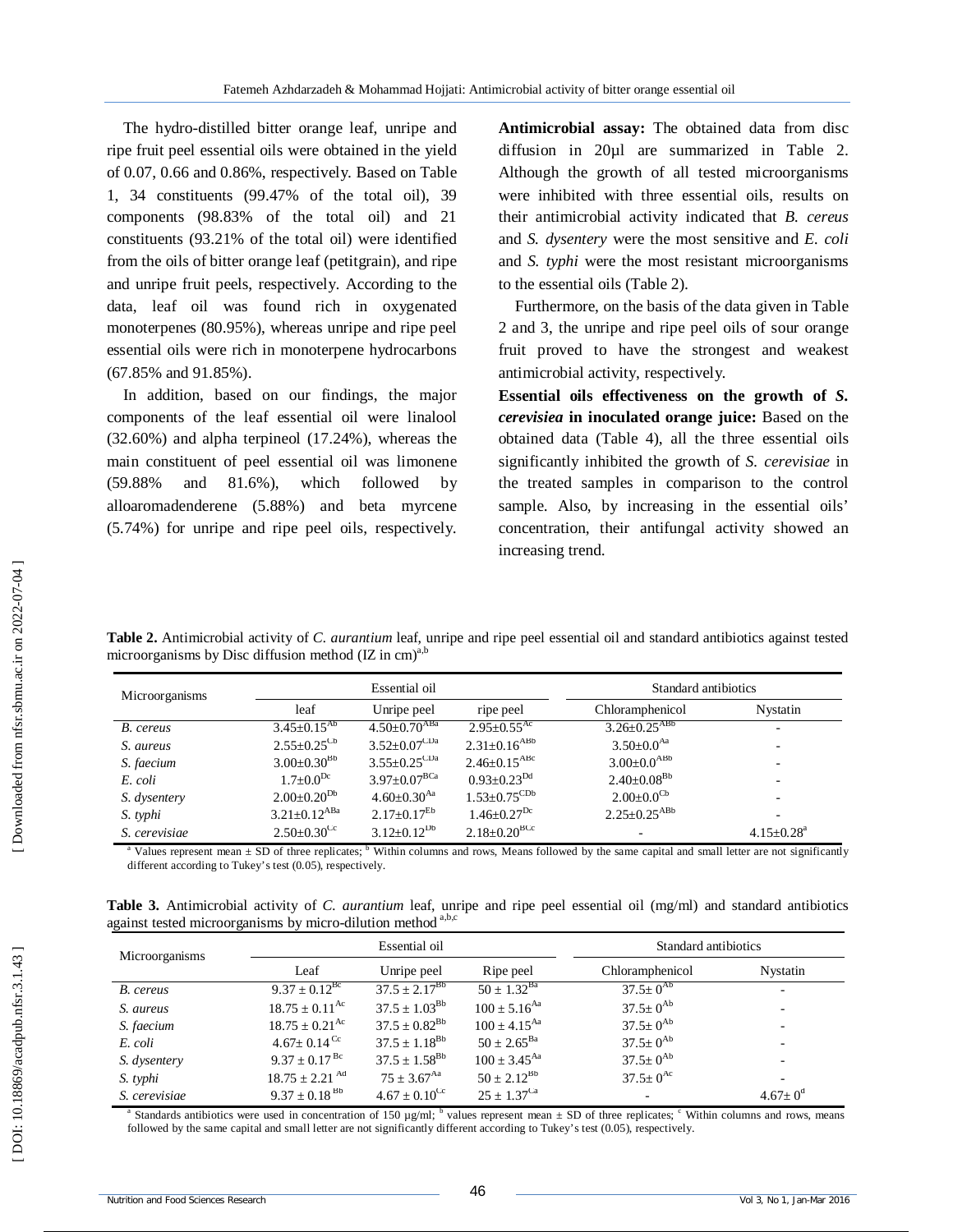| Colony count | Leaf               |          | Unripe peel                    |          | Ripe peel                     |                 | control |
|--------------|--------------------|----------|--------------------------------|----------|-------------------------------|-----------------|---------|
|              | 5mg/ml             | 15mg/ml  | 5mg/ml                         | 15mg/ml  | 5mg/ml                        | 15mg/ml         |         |
| Day 1        | $0^{Ba}$           | $0^{Aa}$ | $\bigcap$ Ba                   | $0^{Aa}$ | $0^{\text{Ba}}$               | $0^{Aa}$        | N.D     |
| Day 3        | ∩ <sup>Ba</sup>    | $0^{Aa}$ | $\bigcap$ Ba                   | $0^{Aa}$ | $0^{Bb}$                      | $0^{Ab}$        | N.D     |
| Day 6        | $91 \pm 8.45^{Ab}$ | $0^{Ab}$ | 56.32 $\pm$ 7.09 <sup>Ac</sup> | $0^{Ad}$ | $344 \pm 30.55$ <sup>Aa</sup> | $0^{\text{Ad}}$ | N.D     |

**Table 4.** Leaf, ripe and unripe peel *C. aurantium* essential oils effectiveness on *S. cerevisiae* inoculated orange juice shelf life<sup>a,b</sup>

<sup>a</sup> Values represent mean  $\pm$  SD of three replicates;  $\frac{b}{b}$  Within columns and rows, Means followed by the same capital and small letter are not significantly different according to Tukey's test (0.05), respectively; N.D: noncountable

#### **Discussion**

**Chemical composition of bitter orange essential oils:** The results of GC -MS analysis seem to be in agreement with those reported before in the literature  $(7, 12-14)$ , which introduced oxygenated monoterpenes and monoterpene hydrocarbons as the main chemical groups of leaf and peel oils, respectively.

Several studies on the chemical composition of *C. aurantium* essential oils seem to be matched with our observation (16, 17). GC -MS analysis of bitter orange leaf oil of north of Iran showed that linalool, linalyl acetate and alpha terpineol were the main components of the oil (16). Hashemi et al. (2014) reported that linalool and alpha tepineol as the major compositions of *C. aurantium* leaf essential oil grown in Khouzestan (17).

Previous studies have shown that the amount of limonene in bitter orange peel essential oils is in majority (2, 13 -14, 18). Moreover, Sarrow et al. (2013) reported that limonene (94.67%), myrcene (2%) and linalool (0.67%) were the main components of bitter orange ripe peel essential oil, grown in Greece.

Comparison of limonene content of the peels essential oils (Table 1) indicates that the amount of limonene was increased during the fruit maturation, which is in agreement with the results of Bourgou et al. (2012) in Tunisia. The variation in limonene content, from 59.88% to 91.76%, is possibly because of the decomposition of linalool and its acetate (13).

Although our findings in this study followed well by previous documents, the differences between the quality and quantity of essential oils' volatile components, may be due to genetic, environmental, climate, geographical, growing stage and seasonal variations (17).

**Antimicrobial assay:** According to the Table 2, the bacterial species showed different levels susceptibility to these three essential oils (*E. coli* was the most resistant strain to leaf and ripe essential oils, while the unripe essential oil had the weakest effectiveness on *S. typhi)*. These observations can be described by: 1) the different composition of essential oils, showing different antibacterial activity; different compounds have different targets in bacterial cells. 2) Although, the exact mechanism of the essential oils' antibacterial activity is still unknown, the Gram negative bacteria are slightly more resistance to essential oils than Gram -positive ones. The outer layer in Gram -negative bacteria, which covers the peptidoglycan layer, may be the reason for the low susceptibility of this group of bacteria to essential oils.

These results are supported by the findings of others (2, 19). Ben Hsoun et al. (2013) introduced that *B. cereus* as the most sensitive strain after *Listeria* to neriol oil, and Trabelsi et al. (2014) mentioned that *E. coli* was the most resistant strain to *C. aurantium* ripe peel essential oil. Skovic et al. (2010), also documented that antimicrobial effect of *C. aurantium*  ripe peel essential oil was weaker than the unripe one.

Since essential oils have various components, their ability to inhibit the growth of microorganisms is significantly different. Oxygenated monoterpenes are compounds with high antimicrobial activity (21); therefore, the higher oxygenated monoterpenic content causes higher antimicrobial property. According to GC -MS analysis (Table 1), the oxygenated monoterpenic content of unripe peel essential oil is higher than the ripe one. Similar observations were reported by Griffin et al. (2000) in which the low amount of oxygenated monoterpenes in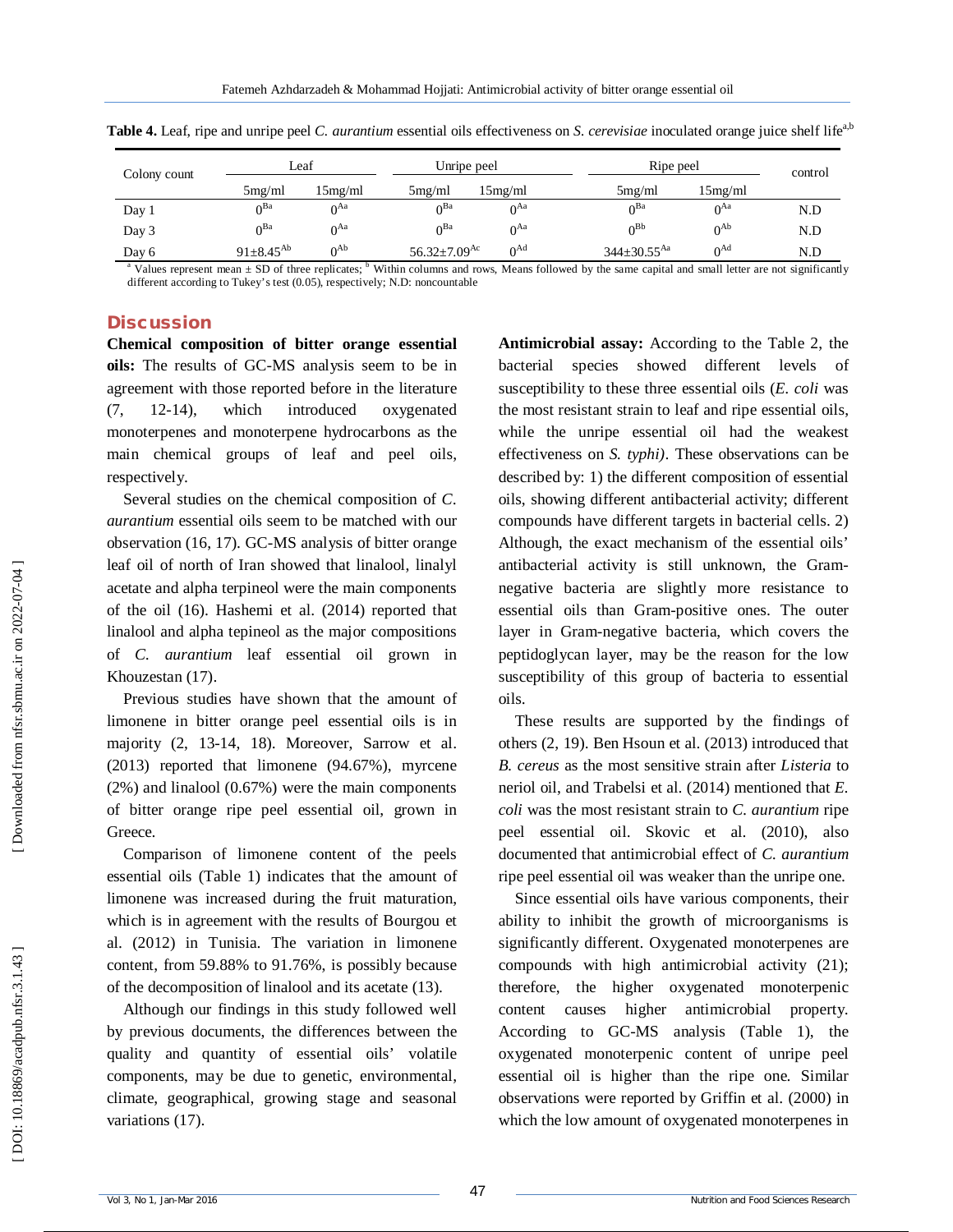ripe peel was claimed to be responsible for its weaker antimicrobial activity.

The results of micro -dilution assay are shown in Table 3. As presented in this table, petitgrain and unripe peel oils have the most antibacterial and antifungal property, and the ripe peel oil exhibit the weakest antimicrobial activity. Although the oxygenated components content of petitgrain oil were higher than the unripe peel oil, the presence of two oxygenated sesquiterpenes (alloaromadenderen and caryophillene oxide) in unripe peel oil plays an important role in its antifungal activity.

Comparison of two different essential oils of *Lanceolata* Barks (different extraction time) by Sousa et al. (2012) demonstrated that the essential oil with more caryophyllene oxide content has more antifungal property. By the way, Mulyaningsih et al. (2010) stated that antifungal activity of the essential oil of *Eucalyptus glubulus* was the same as pure alloaromadenderen (one of the key components of the mentioned essential oil), whereas another major composition of the essential oil, 1,8 cineol, exhibited lower antifungal activity.

On the other hand, the differences between obtained results of these two antimicrobial assay methods (Disc diffusion assay and Minimal inhibitory concentration assay) could be attributed to the variety of essential oils' solubility and diffusion rate in the Agar medium or their volatilization (25).

In addition, our study confirmed that both Gram positive and Gram negative bacteria were sensitive to all essential oils; this is in agreement with the findings of Hindi and Chabuck (2010). The mechanism of essential oil revenue is not completely found. However, some papers have reported that the hydrophobicity of essential oils enables them to break down the lipids of the cytoplasmic membrane and mitochondria, rendering the cell membranes permeable and leading to the leakage of cell contents (5, 27).

**Essential oils effectiveness on the growth of** *S. cerevisiea* **in inoculated orange juice:** These results are supported by Ndagijimana et al.'s (2004) observations when treated orange juice with the mentioned essential oils. As they mentioned, treatment of orange juice with orange essential oil reduced growth of *S. cerevisiae* samples. Based on what Tserennadmid et al. (2011) stated, the lemon essential oil inhibited the growth of *S. cerevisiae* in transparent apple juice.

As explained before, in presence of essential oil, the amount of energy required for cell improvement was increased; consequently, the lag phase of microbial growth and fermentation time was extended (29 -31). Our results further demonstrated that storage period had significant effect on the orange juice yeast population (Table 4); this finding is supported by Rehman et al.'s study (2007) in which there was a direct relationship between passing of time (during 6 days) and yeast colony count.

Overall, we can say that a greater concentration of essential oil is needed to achieve the same effect in food (27); however, orange juice has relatively more pure and homogeneous matrix than other foods. Accordingly, the low concentration of yeast suspension, low oxygen content and presence of vitamin C in orange juice may cause lower concentration of essential oils (Tables 3 and 4). The antimicrobial activity of essential oils is affected by the degree to which oxygen is available. This could be due to the fact that when little oxygen is present, fewer oxidative changes can take place in the essential oil (27).

**Conclusion:** In conclusion, our results demonstrated that essential oils of *C. aurantium* leaf and (ripe and unripe) peel have antimicrobial activities, but they enjoy different degrees of antimicrobial abilities. The high *in vitro* antimicrobial activity of bitter orange leaf oil could be attributed to the presence of high amount of oxynated monoterpenes such as linalool, alpha terpineol, and linalyl acetate. Also, through the results of this study, we can conclude that the antimicrobial ability promoted by the essential oil of *C. aurantium* unripe peel is due to the presence of limonene, which accounts for about 59.88% of its composition.

Finally, our study revealed that essential oils of *C. aurantium* unripe and ripe peels exhibited the strongest and weakest antifungal activity in orange juice, respectively, as confirmed by the micro -dilution assay result.

The findings of this work further indicated that bitter orange leaf and unripe peel essential oils can be considered for future utilization as a potential source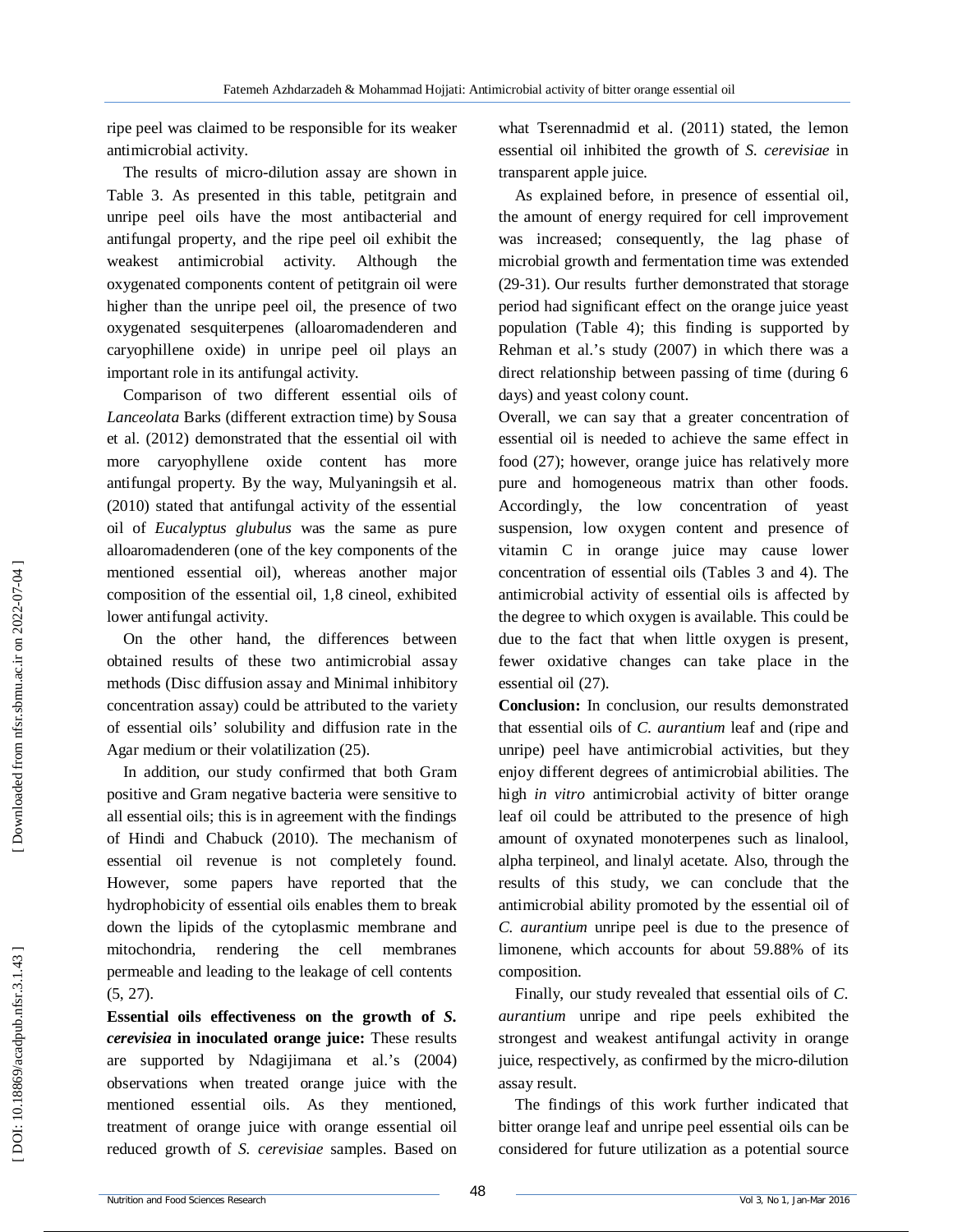of natural preservative to eliminate the growth of some foodborne pathogens and enhance food shelf life. Further research is needed to investigate their toxicity.

# **Financial disclosure**

The authors declared no financial interest.

# **Funding/Support**

This research was done with the financial support by Ramin Agriculture and Natural Resources University of Khuzestan, Iran.

### **References**

- 1 . Azadi B, Nichavar B, Amin CH. Volatile constituent of the peel and leaf of *Citrus aurantium* L. cultivated in the north of Iran. J Pharm Health Sci 2012; 1(3): 37 -41.
- 2 . Ben Hsoun A, Hamdi N, Benttalina N, Abdelkafi. Characterization of essential oil from Citrus aurantium L. floweres: Antimicrobial and Antioxidant activities. J Oleo Sci 2013; 662(10): 763 -772.
- 3 . Celiktas OY, Kocabas EEH, Bedir E, Sukan FV, Ozek T, Baser KHC. Antimicrobial activities of methanol extracts and essential oils of Rosmarinus oficinalis depending on location and seasonal variation. Food Chem 2007; 100(2): 553 -559.
- 4 . Azadi B, Nichavar B, Amin CH. Volatile constituent of the peel and leaf of *Citrus aurantium* L. cultivated in the north of Iran. J Pharm Health Sci 2012; 1(3): 37 -41.
- 5 . Ben Hsoun A, Hamdi N, Benttalina N, Abdelkafi. Characterization of essential oil from Citrus aurantium L. floweres: Antimicrobial and Antioxidant activities. J Oleo Sci 2013; 662(10): 763 -772.
- 6 . Celiktas OY, Kocabas EEH, Bedir E, Sukan FV, Ozek T, Baser KHC. Antimicrobial activities of methanol extracts and essential oils of Rosmarinus oficinalis depending on location and seasonal variation. Food Chem 2007; 100(2): 553 -559.
- 7 . Beuchat LR, Golden DA. Antimicrobials occurring naturally in foods. Food Technol 1989; 43(1): 134 -142.
- 8 . Knobloch K, Pauli A, Iberi B, Weigand H, Weis N. Antibacterial and antifungal properties of essential oil components. J Essent Oil Res 1989; 1(3): 119 -128.
- 9 . Ebrahimabadi AH, Ebrahimabadi EH, Djafari - Bidgoli Z, Jokar Kashani F, Mazoochi A, Bahooli H. Composition and antioxidant and antimicrobial activity of the essential oil extracts of *Stachys inflate* Benth from Iran. Food Chem 2010; 119(2): 452 - 458.
- 10 . Bakkali F, Avebeck S, Avebeck D, Idaomar M. Biological effects of essential oils – A review. Food Chem Toxicol 2008; 46(2): 446 -475.
- 11 . Bevilacqua A, Corbo MR, Campanielli D, Amato DD, Gallo M, Speranza B, Sinigaglia M. Shelf life prolongation of fruit juices through essential oils and homogenization. In: Mendez -Vilas, A editor. Science

against Microbial Pathogens: Communicating Current Research and Technological Advances. 3rd ed. Vol. 2. Spain: Formatex Research Center; 2011: 1157 -1166.

- 12 . Zandi -Sohani N, Hojjati M, Carbonell -Barrachina AA. Volatile Composition of the Essential Oil of *Callistemon citrinus* Leaves from Iran. J Essent Oil Bear Pl 2012; 15(5): 703 -707.
- 13 . Owlia P, Saderi H, Rasooli I, Sefidkon F. Antimicrobial characteristics of same herbal oils on *Pseudomonas aeruginosa* with special reference to their chemical composition. Iranian J Pharm Res 2010; 8(2): 107 -114.
- 14 . Gülluce M, Sokmen M, Sahin F, Sokmen A, Adlguzel A, Ozer H. Biological activity of the essential oil and methanolic extract of *Micromeria fruiticosa* (L) Druce spp Serphyllifolia (Bieb) pH Davis plants from the eastern Anatolia region of Turkey. J Science Food Agric 2004; 84(7): 735 -741.
- 15 . Institute of Standards and Industrial Research of Iran, number 3414. 2006. Soft drinks -Fruit juice and Fruit juice products -Microbiological Specification and test methods. 1 -8.
- 16 . Boelens MH, Jimenez R. The chemical composition of the peel oils from unripe and ripe fruits of bitter orang (*Citrus aurantium* L. Ssp. Amara Engl). Flavour Frag J 1989; 4(3): 139 -142.
- 17 . Bourgou S, Rahali FZ, Ourghemmi I, Tounsi MS. Changes of peel essential oil composition of four Tunisian citrus during fruit maturation. Sci World J 2012; 1 -10.
- 18 . Sarrow E, Chatzopoulou P, Dimassi –Theriou K, Therios I. Volatile constituents and antioxidant activity of peel, flower and leaf oils of *Citrus aurantium* L. growing in Greece. Molecule 2013; 18(9): 10639 - 10647.
- 19 . Mosaddegh M, Kamalinejad M, Dehmaoobad Sharifabadi A, Esfahani B. Composition of the volatile oils of the *Citrus bigaradia*, *Citrus limon* and *Citrus delisiosa*. J Med Plant 2004; 3(11): 25 -30.
- 20 . Hashemi Z, Hojjati M, Tahanezhad M. Extractin and identification of essential oil components from (*Citrus aurantium*) leaf and evaluation of its antioxidant activity. J Innov Food Sci Technol 2014; 2(6): 47 -61.
- 21 . Periyanayagam K, Dhanalakshmi S, Karthikeyan V, Jagadeesan M. Phytochemical studies and GC/MS analysis on the isolated essential oil from the leaves of *Citrus aurantium* Linn. J Nat Prod Plant Resour 2013; 3(6): 19 -23.
- 22 . Trabelsi D, Ammar A, Bouabdallah F, Zagrouba F. Antioxidant and antimicrobial activities of essential oils and methanolic extracts of Tunisian *Citrus aurantium* L. J Environment Sci Toxicol Food Technol 2014; 8(5): 18 -27.
- 23 . Skovic M, Glamoclija J, Marin PD, Brkic D, Van Grien Sven LJLD. Antibacterial effects of the essential oils of

DOI: 10.18869/acadpub.nfsr.3.1.43